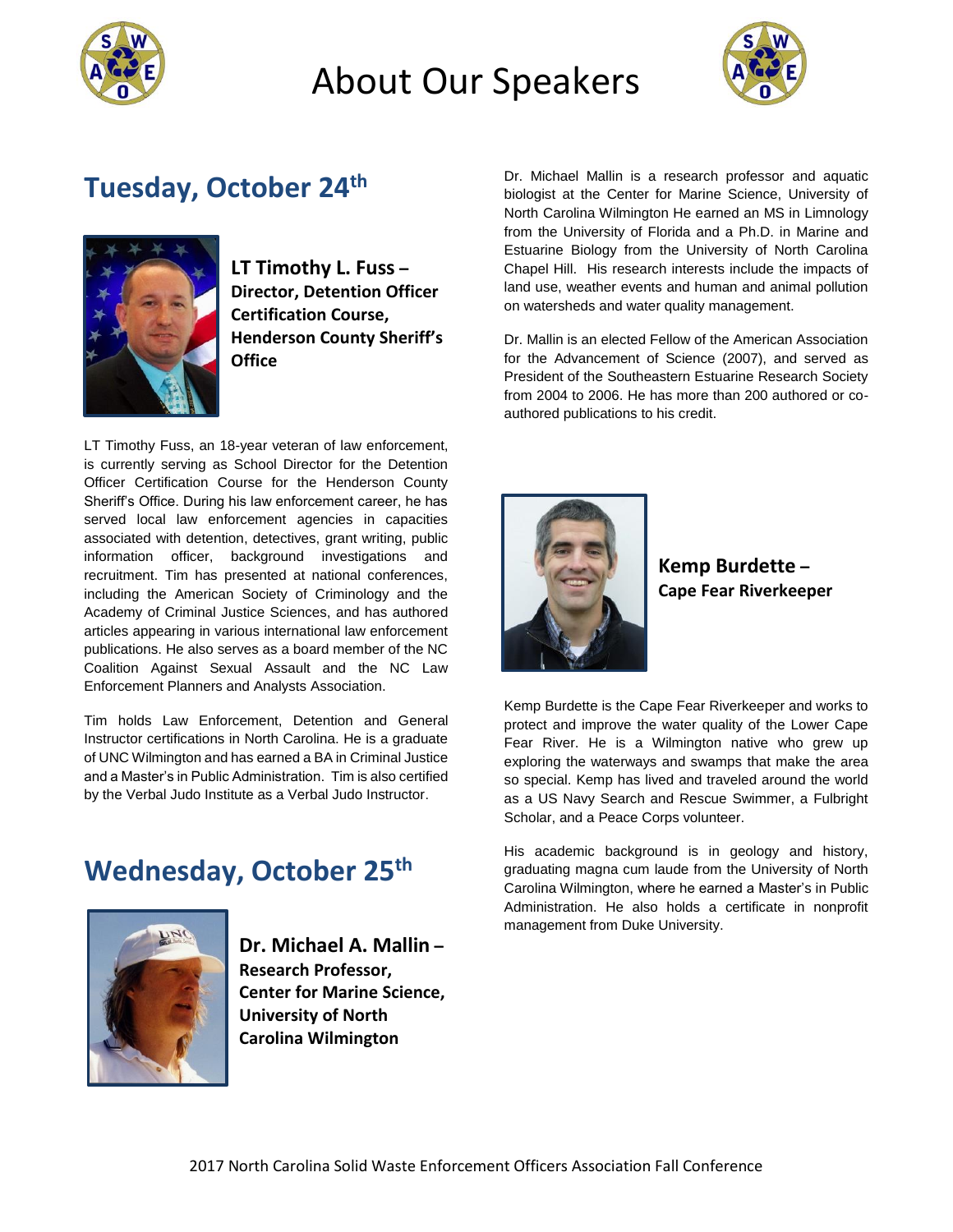





**Bonnie Monteleone – Director of Science, Research and Academic Partnerships; Executive Director, Plastic Ocean Project, Inc.**

Bonnie Monteleone organizes outreach and citizen science projects involving plastic marine debris. In addition, she works as an Administrative Assistant and plastic marine debris research assistant in the Chemistry Department at the University of North Carolina Wilmington.

Bonnie's research projects have included open ocean and beach sample collection, lab analysis of plastics leachate and plastic ingestion by marine organisms. Her latest project involves working with a US company that is turning plastics into fuel. She is conducting an independent study to determine if this is a viable and safe solution to plastics pollution.



**Dr. Lawrence B. Cahoon – Research Professor, Center for Marine Science, University of North Carolina Wilmington**

Dr. Lawrence Cahoon joined the faculty of the University of North Carolina Wilmington in 1982, and is currently a Professor of Biology and Marine Biology. He received his BS in Biology (summa cum laude) at Washington & Lee University, and his Ph.D. in Zoology at Duke University. Dr. Cahoon also had a postdoctoral fellowship at Mountain Lake Biological Station with the University of Virginia, has been a Temporary Instructor at Duke University, and has taught Biological Oceanography at Duke University Marine Laboratory.

Dr. Cahoon has served as a gubernatorial appointee to the North Carolina Marine Science Council and to the NC Ocean Affairs Council. His research interests include

coastal biological oceanography and a variety of water quality issues relating to ocean, beach, estuarine and fresh water environments.

### **Thursday, October 6 th**

#### **William "Dewey" Galloway – Special Agent, North Carolina State Bureau of Investigation**

Special Agent Galloway began his law enforcement career in 1999, working initially for the Gaston County Police Department. After serving for 10 years with GCPD, he joined the NCSBI, where he was assigned as a criminal and drug agent in Cabarrus County. In 2012, Agent Galloway transferred to the Drug Diversion and Environmental Crimes Unit where he is currently assigned.

After graduating from Pembroke State University, Dewey was commissioned as a 2nd Lieutenant in the US Army. In 2004, he was deployed to Kuwait, where he served a 14 month tour in support of Operation Iraqi Freedom. He is married with two children and enjoys hunting and exercising.

#### **Aaron Caudle – Environmental Specialist, Mecklenburg County**

Aaron Caudle has worked for Mecklenburg County for almost five years. His duties there have ranged from waste reduction and recycling outreach to managing the county's Memorandum of Agreement with NCDEQ, which delegates to the county the authority to inspect all permitted solid waste facilities. During his tenure with Mecklenburg County, he has also been involved with efforts to deter illegal dumping and enforce regulations governing the proper disposal of waste.

Aaron grew up in Jamestown in Guilford County and graduated from Appalachian State University with a BS in Sustainable Development and Environmental Studies. He is also very recently married (September 9, 2017) – Congratulations, Aaron!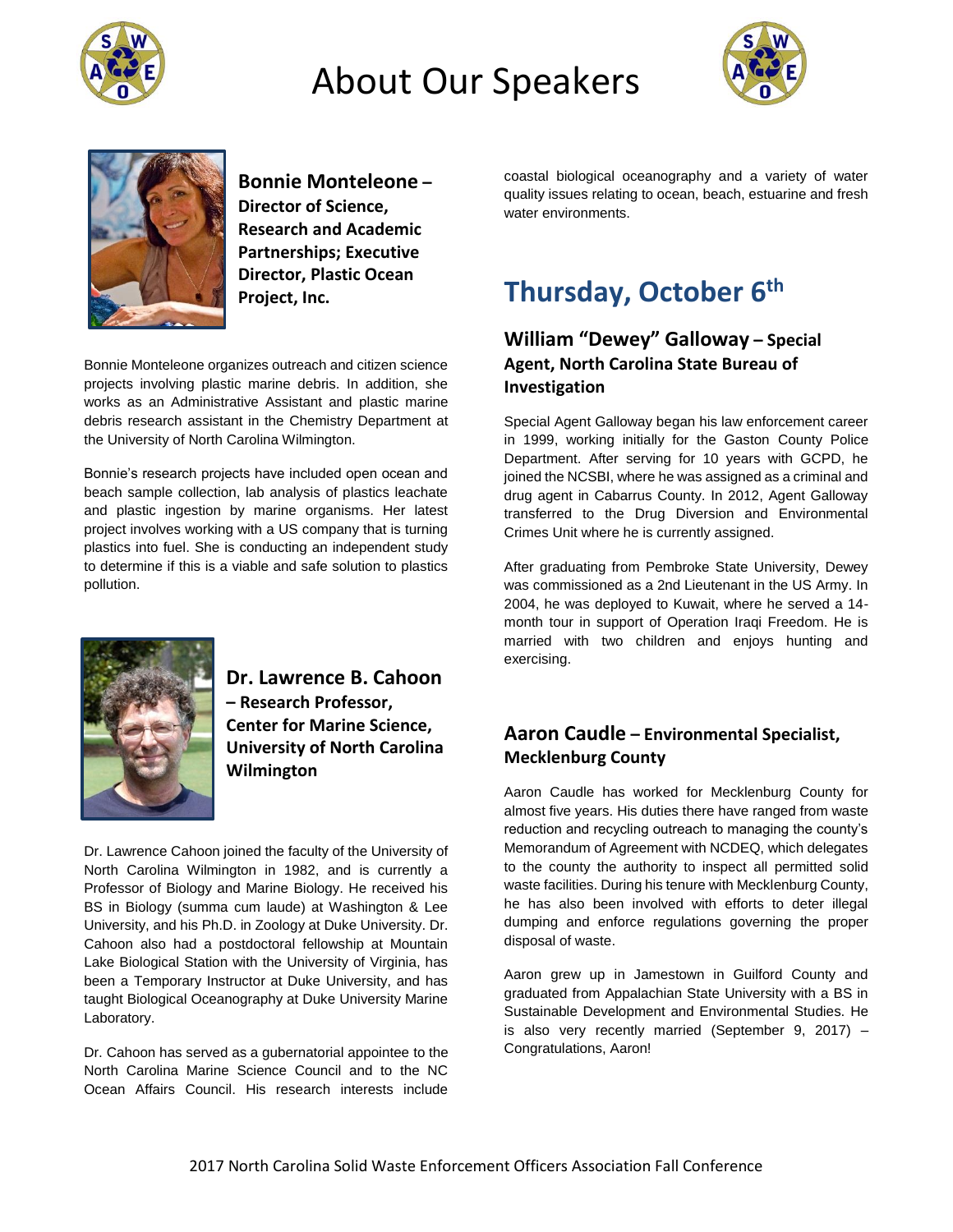





**Matt Mulhern – GoUnmanned, a Division of Benchmark Tool & Supply**

Matt Mulhern is a specialist in providing unmanned aerial vehicle (UAV) systems for a variety of applications. A veteran in a relatively new field, he has accumulated over 25 years of experience working with advanced positioning technologies in mining, construction and agricultural applications.

Matt worked extensively in the Asia-Pacific region on some of the largest construction and mining projects in the world. He also played an integral role in the development of a calibration system for precision GPS equipment used in nuclear regulatory enforcement. He holds an FAA Remote Operators License and enjoys working with and demonstrating the latest technologies available in autonomous vehicles – aerial, ground and water.



**Michael E. Scott – Director, Division of Waste Management, North Carolina Department of Environmental Quality**

Michael E. Scott received bachelor's and master's degrees from North Carolina State University in Agronomy and is a graduate of the NCSU Natural Resources Leadership Institute. He has worked for the North Carolina Department of Environmental Quality for 15 years, previously serving as the branch head of the Composing and Land Application Branch, section chief of the Solid Waste Section and deputy director for the Division of Waste Management before becoming the division director in 2016.

His current responsibilities include the management of the Hazardous Waste, Solid Waste, Superfund and Underground Storage Tank Sections. Michael also directs, organizes and manages legislative issues related to the division, and works with individual legislators to convey and explain division policies and goals in protecting the public health and the environment in North Carolina.



**Michele E. Sakwa – President and Owner, 3RC – Resource Recovery and Reduction Company, LLC**

Michele Sakwa has over 30 years of experience in hazardous and solid waste operations, including treatment, storage and disposal facility (TSDF) management, field remedial work, hazardous waste transportation, laboratory testing and HAZWOPER training. She is president and owner of 3RC, a solid waste permitted facility in Winston-Salem that specializes in the collection and recycling of household hazardous waste (HHW) across North Carolina.



**Brian N. Polk – Safety Consultant II, Division of Waste Management, North Carolina Department of Environmental Quality**

Brian Polk has been with the Division of Waste Management for 15 years. He is responsible for administering and overseeing the division's safety and risk management system. Brian's role includes training division personnel in safety and the proper use of personal protective equipment; conducting environmental assessments; sampling; and, assisting with enforcement cases.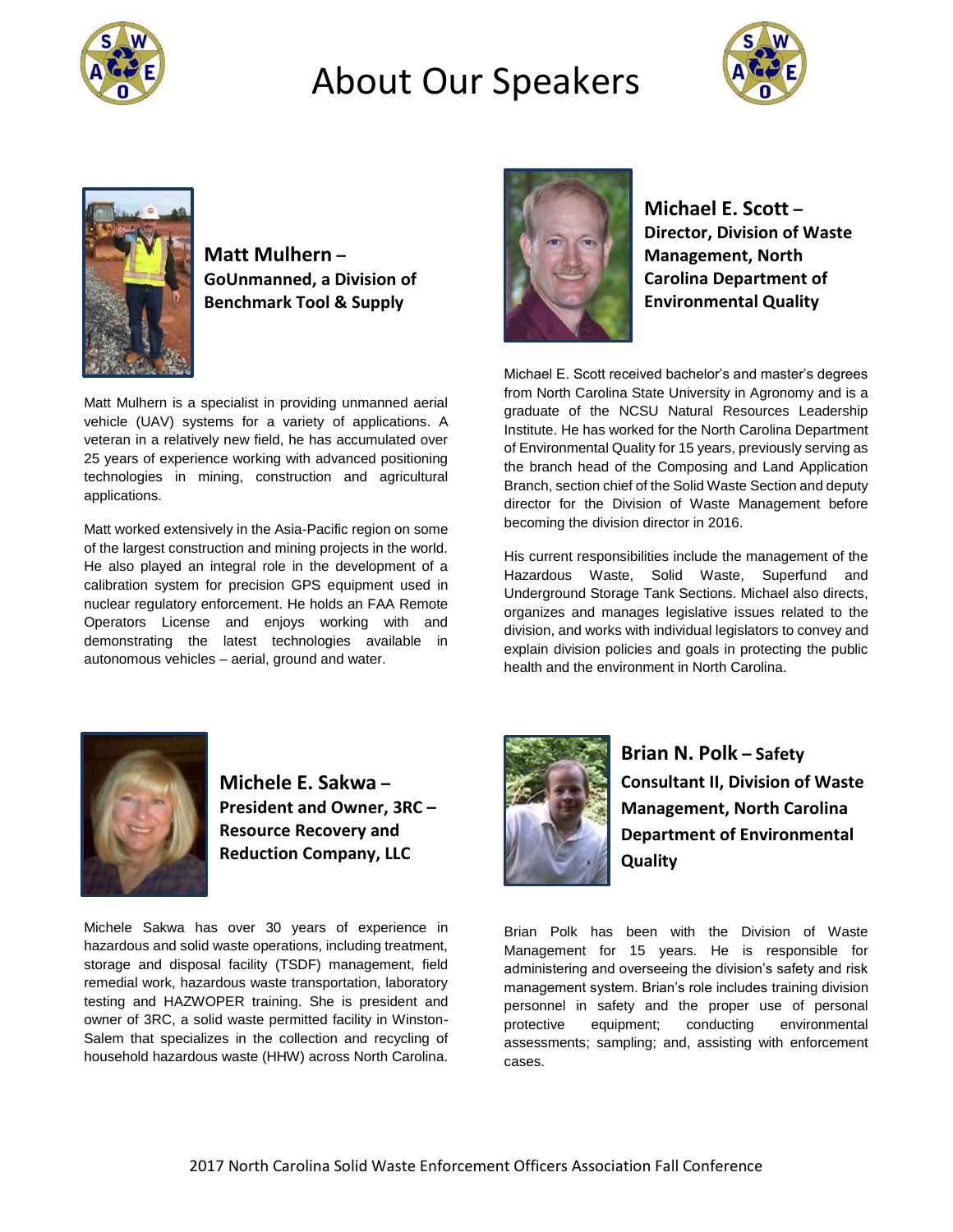





**Megan Tabb – Director of Sales and Compliance, Synergy Electronics Recycling**

Megan Tabb has eight years of experience in the electronics recycling industry, with responsibilities ranging from compliance to operations and account management. She is a graduate of Ball State University, where she earned a BS in Chemistry. Megan currently serves as Synergy's Director of Sales and Compliance and manages over 50 municipal accounts across Virginia, North Carolina and South Carolina.

### **Friday, October 7 th**



**Banumathi Rangarajan – Senior Litigation Counsel, United States Attorney's Office of the Eastern District of North Carolina**

As Senior Litigation Counsel, Ms. Rangarajan is primarily responsible for the prosecution of complex white collar crimes, including environmental crimes, federal crop insurance fraud, and Department of Defense corruption/bribery cases. She graduated with honors from the University of Michigan Law School and, afterward, clerked for the Honorable Julian Abele Cook, Jr., in the Eastern District of Michigan. Ms. Rangarajan then joined the Department of Justice through the Attorney General's Honors Program and worked with the Environmental Defense Section for more than two years before joining the United States Attorney's Office in 1997.



**Detective Jerry L. Hacker – Special Investigations Unit, Reidsville Police Department**

Jerry Hacker has been in law enforcement for the past 17 years. He began his career at the Yanceyville Police Department in 2000 and moved to the Reidsville Police Department a year later. During his tenure with the Reidsville PD, Jerry has served in a variety of roles, including Patrol Officer and K-9 Handler in the Street Crimes Unit. He has also been a member of the Highway Interdiction Unit and the Special Response Team. Currently, Jerry works with the Street Crimes Unit as a Narcotics Detective, and this year became a Task Force Officer with the federal Drug Enforcement Administration. He is married, with two beautiful daughters.



**SGT Michael Baker – Public Information Officer, State Highway Patrol**

Sgt. Michael Baker began his law enforcement career with the Harnett County Sheriff's Office, where he served for one year as a deputy. Sgt. Baker has been employed with the North Carolina State Highway Patrol for 15 years, and currently serves at the direction of the Colonel as the Patrol's Public Information Officer.

After obtaining a Bachelor of Science in Criminal Justice from the University of Phoenix, Sgt. Baker went on to earn a Master of Science in Justice Administration from the University of the Cumberlands.